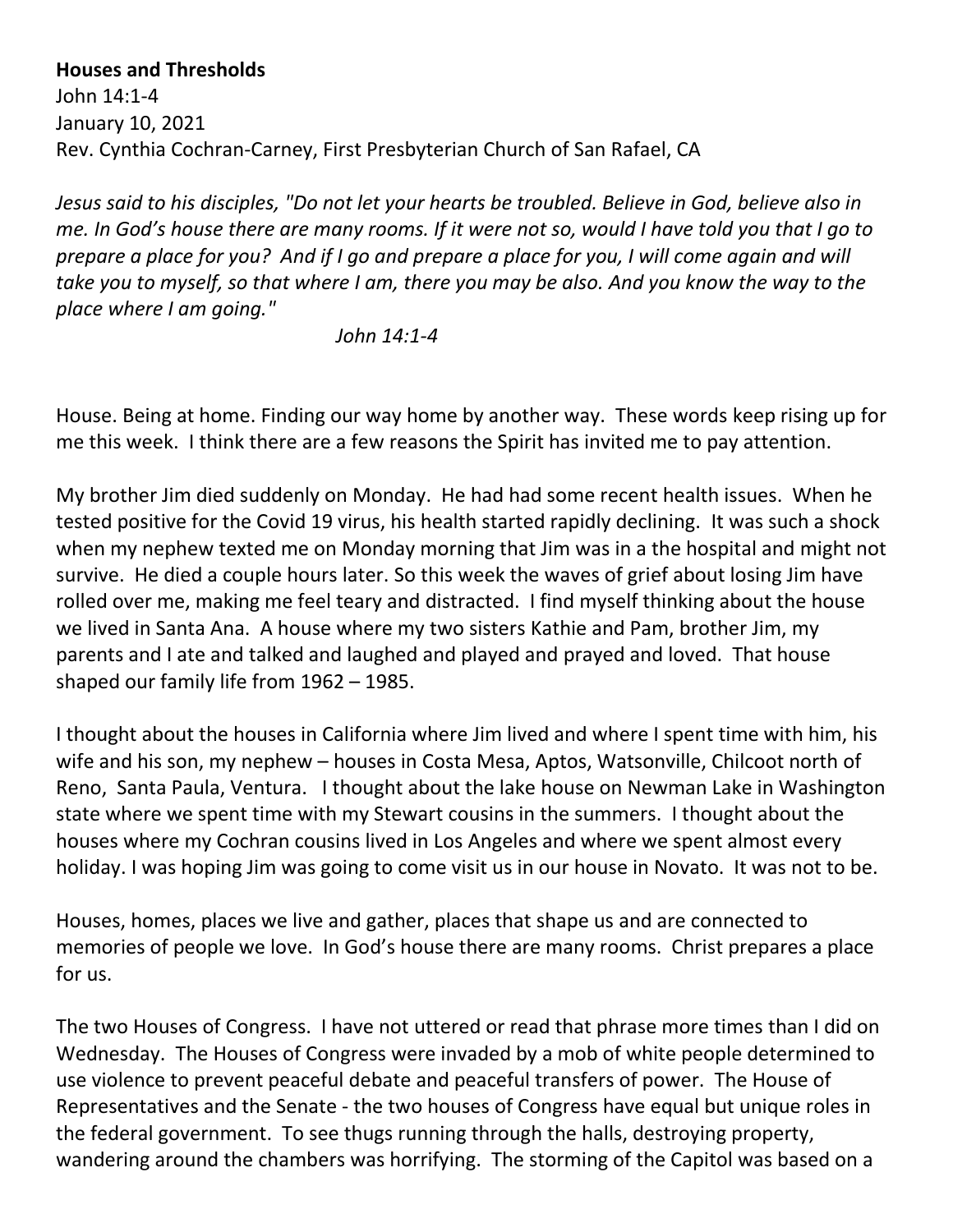lie, fed by myth, and culminated in violence, in vandalism, and in the desecration of the people's house. Those houses are for civil debate. Those houses are where democracy is works. We will continue to learn more about what happened that day. For now I will recommit to standing against such violence in that house and do what I can to renounce actions that reflect hate and white supremacy. As a person of faith, I pray for God's guidance to show me in my life and ministry to seek truth and justice. And just as the Magi chose to resist the violent orders of Herod, may we as people of faith come home by another way the way of peace.

House. Being at home. Coming through a door into our homes.

As we begin a new year, I am thinking about a spiritual practice I introduced at the church I served in New Jersey – Chalking the Doorway. It is an old practice to mark the new year and Epiphany (12 days after Christmas) also known as Three Kings Day, Jan. 6. I first learned about the Chalking of the Door, the Threshold, while I served as an intern at Noe Valley Ministry in San Francisco.

I am not quite sure of the origin of the custom. It seems to come from Germany and Great Britain. At Willow Grove Presbyterian Church, we chalked the door to the sanctuary. We prayed to God for all the people who would come through the doors in the coming year. And then at end of the service, each household received chalk and a blessing prayer.

God of doors and homes, bless this home this year and every year. Bless all who come and go through this door, both those who live here and those who visit.

On the lintel or above the door write in chalk the current year The years and the initials of the legendary names of the 3 wisemen – C Caspar, M Melchior, B and Balthasar followed the star  $20 + C + M + B + 21$ 

What thresholds are we crossing as individuals, as a church, a country, a planet? What doors are you closing in the new year? What doors are you opening? And what does it mean to be traveling home? Spiritual homes? Are there new roads back home?

I was struck by the importance of the words "home" and "house" in the Bible. The word for "house" appears 1,437 times in the Bible. 37 times in the book of Psalms alone.

Maybe this is a clue that we need to pay attention to where is our home, where we feel at home, how we build a spiritual life. To pay attention to home in ways that hold us, comfort us, allow us to be.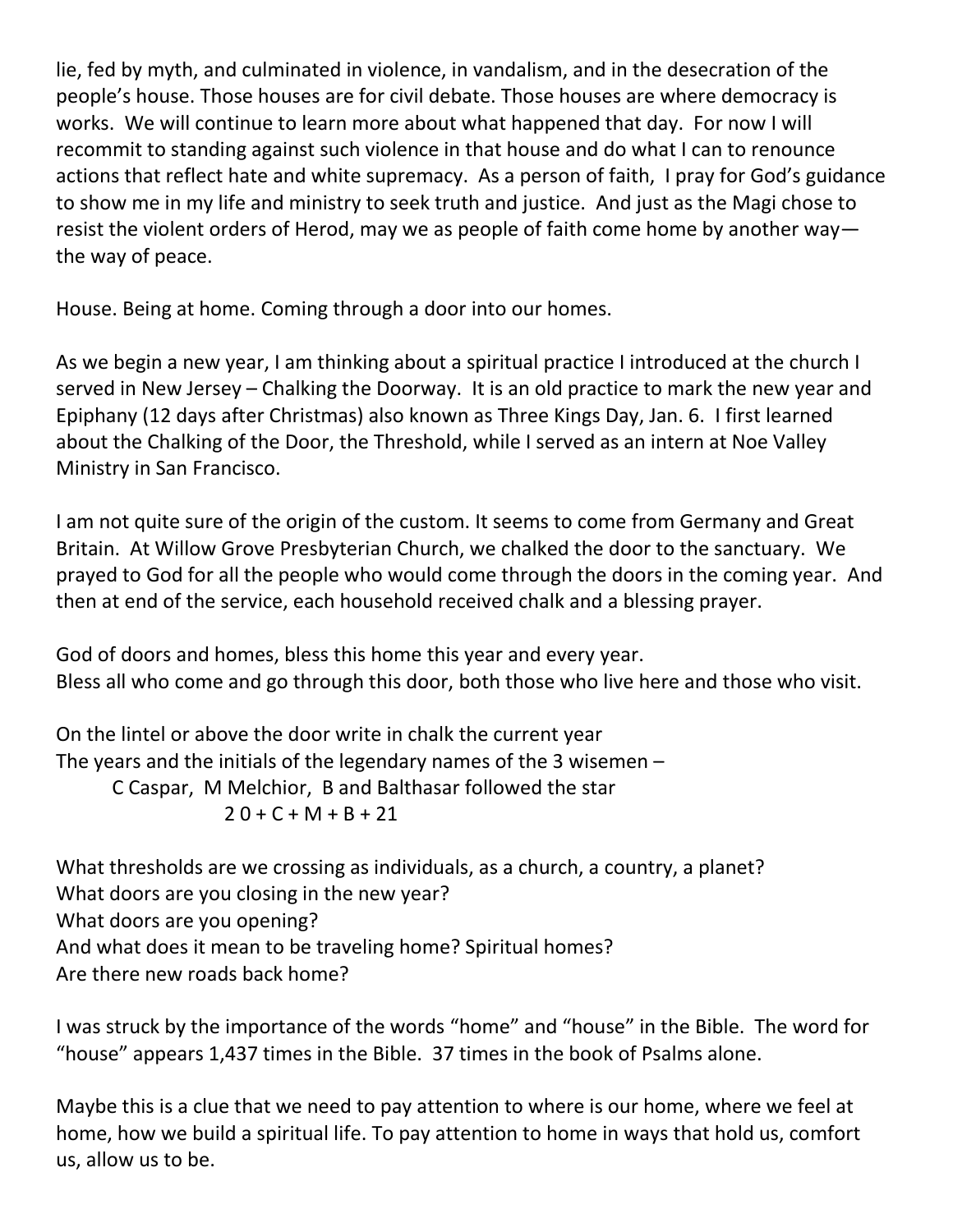"Do not let your hearts be troubled. In God's house there are many rooms." In the King James version it reads, "[In](https://www.biblestudytools.com/interlinear-bible/strongs/?t=kjv&ll=g&sn=1722) [my](https://www.biblestudytools.com/interlinear-bible/strongs/?t=kjv&ll=g&sn=3450) [Father's](https://www.biblestudytools.com/interlinear-bible/strongs/?t=kjv&ll=g&sn=3962) [house,](https://www.biblestudytools.com/interlinear-bible/strongs/?t=kjv&ll=g&sn=3614) there [are](https://www.biblestudytools.com/interlinear-bible/strongs/?t=kjv&ll=g&sn=1526) [many](https://www.biblestudytools.com/interlinear-bible/strongs/?t=kjv&ll=g&sn=4183) [rooms.](https://www.biblestudytools.com/interlinear-bible/strongs/?t=kjv&ll=g&sn=3438)" More closely translated, "there are many dwelling places."

Jesus offers these words to his disciples in his farewell speech. He knows he will soon be facing his own death. There's a hint that Jesus' words weren't meant to offer physical security. The promised "dwelling places" (*monai* in Greek) are linked grammatically to the Johannine concept of "abiding" (*meno*). The dwelling places are the noun form of the verb that Jesus uses just a chapter later, when he tells the disciples, "Abide in me." The invitation to abide and dwell with God strikes me as an invitation to hear a comforting word—not from a place of security or power, but from a place of vulnerability. To admit that we cannot control the things that trouble us and to seek comfort.

So a room in God's house means abiding in the Holy One, in the midst of grief, in the midst of loss, in the midst of fear, in the midst of loving each other & all creation and being loved.

House. Going home. Walking through thresholds as we move into a new year.

I want to close with a piece by one of my favorite writers. Jan Richardson wrote a piece a few years ago on her blog in January. She wrote about chalking the doors and then offered a blessing that spoke deeply to me.

*At the same time that I'm thinking of and praying for a physical dwelling that we will inhabit and bless, I also find myself imagining the coming year as a house—a space in time that is opening itself to all of us.* 

*How will we inhabit the coming year? How will we enter it with mindfulness and with intention? How will we move through the rooms of the coming months in a way that brings blessing to this world?*

*With these questions in mind, I offer this blessing for you.*

**The Year as a House: A Blessing** Think of the year as a house: door flung wide in welcome, threshold swept and waiting, a graced spaciousness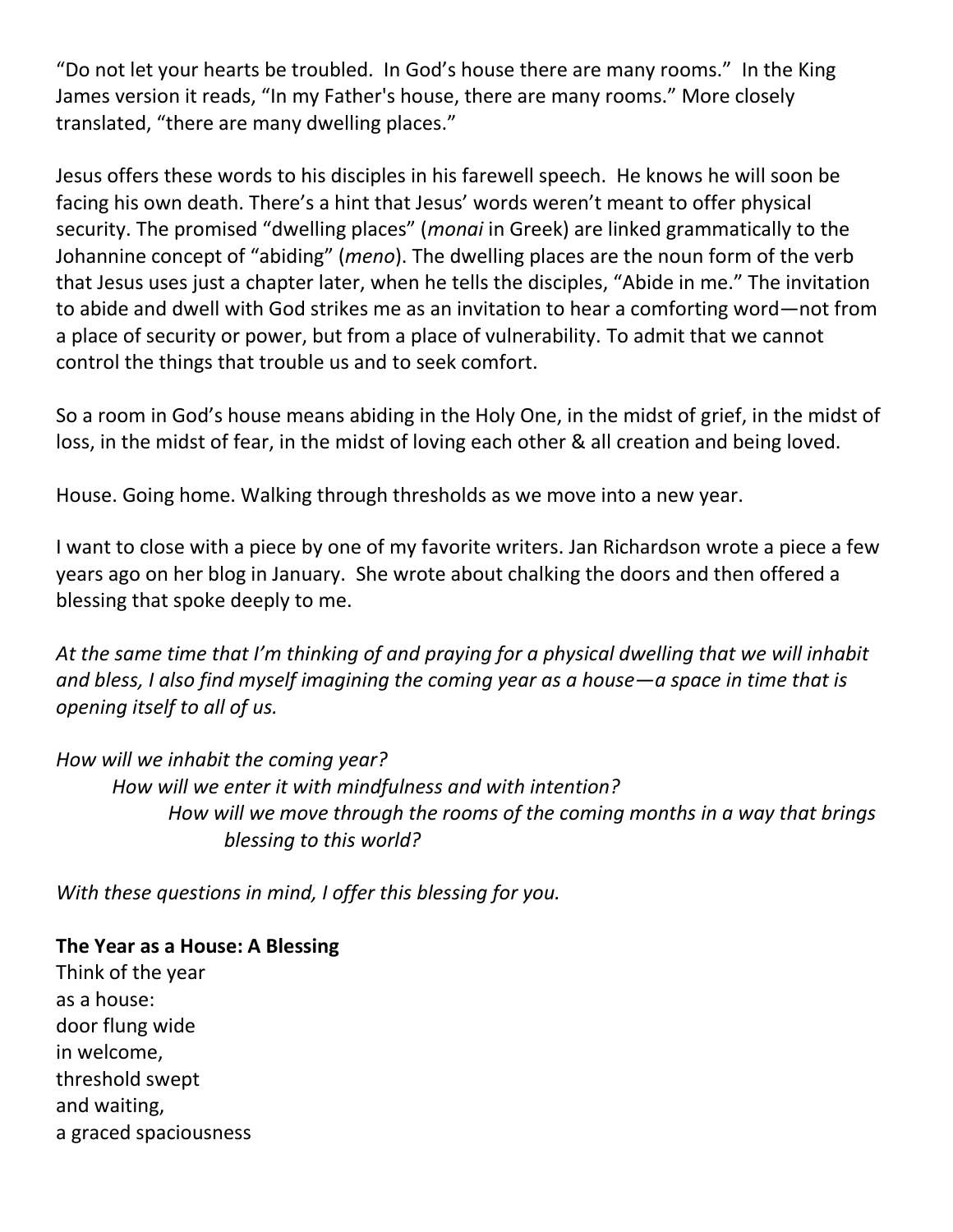opening and offering itself to you.

Let it be blessed in every room. Let it be hallowed in every corner. Let every nook be a refuge and every object set to holy use.

Let it be here that safety will rest. Let it be here that health will make its home. Let it be here that peace will show its face. Let it be here that love will find its way.

Here let the weary come let the aching come let the lost come let the sorrowing come.

Here let them find their rest and let them find their soothing and let them find their place and let them find their delight.

And may it be in this house of a year that the seasons will spin in beauty, and may it be in these turning days that time will spiral with joy. And may it be that its rooms will fill with ordinary grace